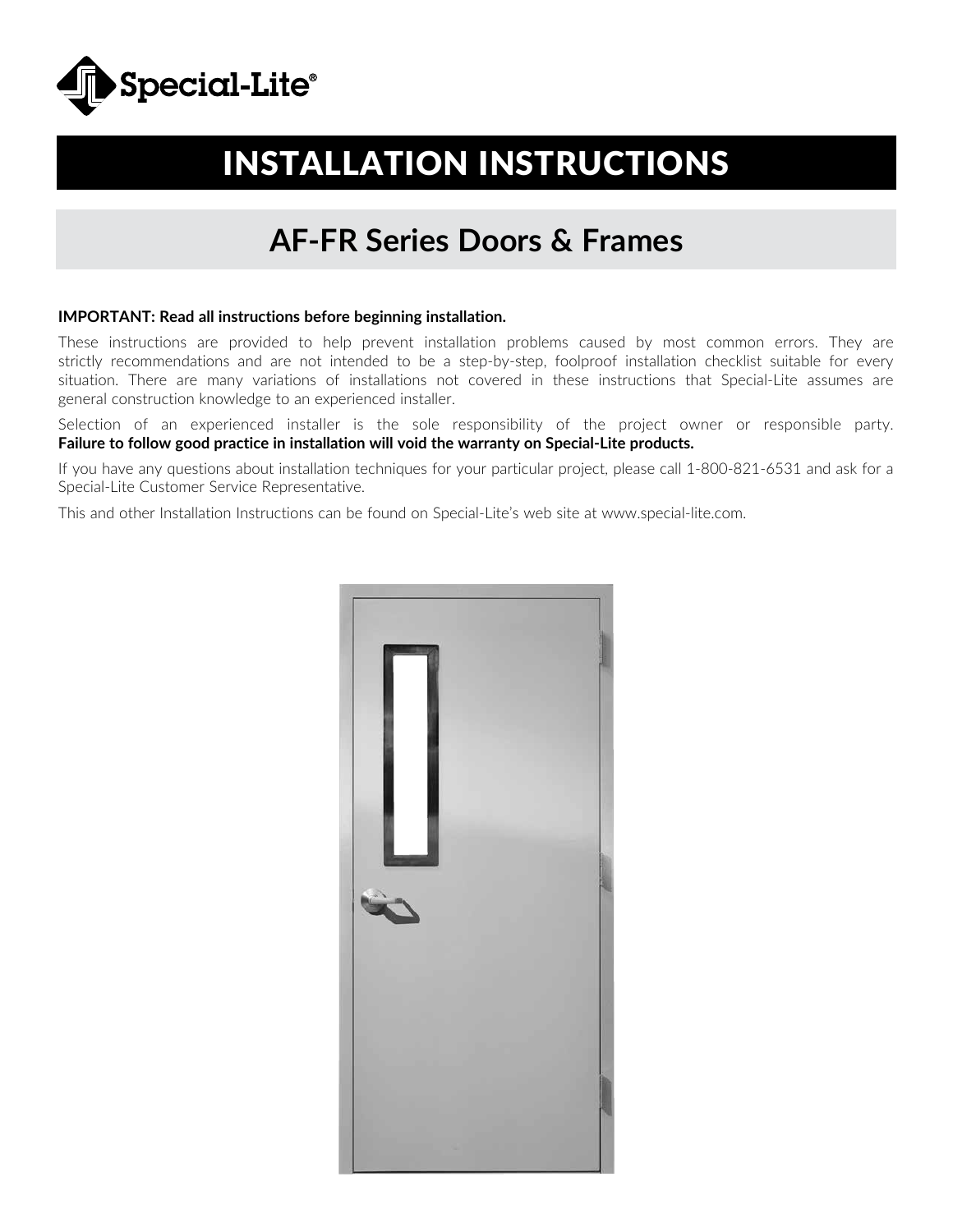# **CHECK NEW FRAME & DOOR COMPONENTS**

- **1.** It is important to field inspect all cartons and crates for damage as well as contents of package for damages.
- **2.** Framing is always K.D.
- **3.** Check work orders or a print to ensure proper material has been shipped before starting job.
- **4.** Measure the new framing and door(s) to make sure everything is sized and located correctly. This is especially important in retrofit situations before demolition of an existing opening is commenced.

# **ROUGH OPENING AND EXISTING CONSTRUCTED WALL INSPECTION**

- **5.** Review existing wall construction to determine type of construction
	- *•* Masonry
	- *•* Stud and drywall
	- *•* CMU
- **6.** Check plans for swing and location of jambs in structure.
- **7.** Measure all framing.
- **8.** Measure the opening to verify it is ½" larger in width and ¼" taller in height.
- **9.** Check all existing constructed walls and headers for plumb and level.
- **10.** Check the top of the opening and floor to make sure they are level.
- **11.** Determine high side of floor.

## **NOTE:**

*Use a level and straight edge to determine the high side of the floor.* 

# **ASSEMBLE THE FRAME**

**12.** Slide head onto jamb legs. Install the provided #12 x ¾" stainless steel sheet metal screws in the rabbets at the top of the frame legs (4 places)



# **SET FRAME IN OPENING**

### **NOTE:**

*The door frame may be set flush with one side of the wall, recessed, or centered.*

**13.** Upon determination of frame location, set frame into position.

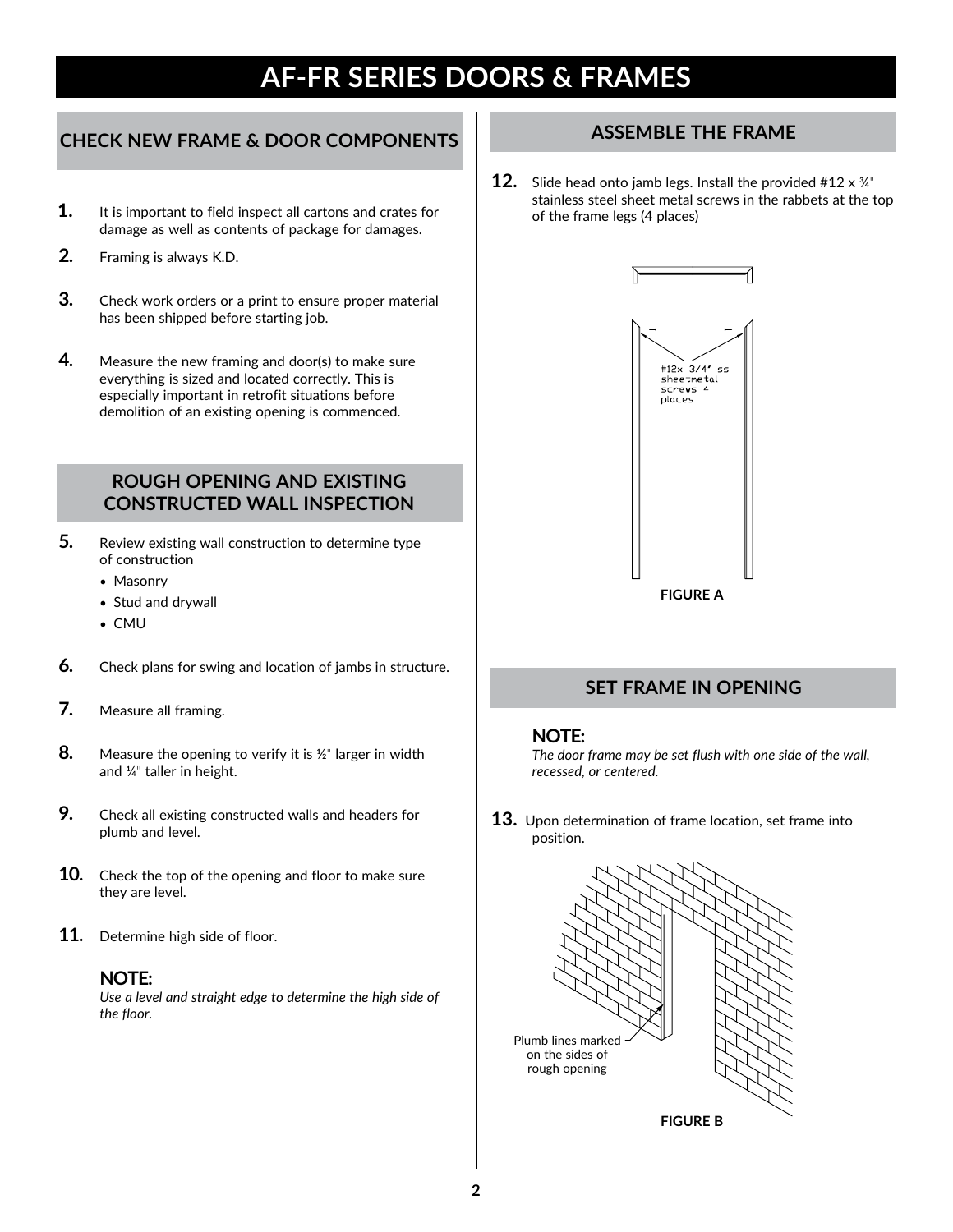## **ANCHORING FRAME INTO ROUGH OPENING (existing masonry construction) HANG THE DOOR(S)**

## **NOTE:**

- *An Installation Kit (optional) can be ordered which consists of* • *16 – EZ-Shims*
- *8 4" EMF810 tap-con (Crete Flex) #3 Phillips Head S.S. anchors.*
- **14.** When frame is in position, place the threshold or a spreader bar the same length as the door opening to keep the strike and hinge jamb parallel.
- **15.** Use fire-rated tapered shims while centering the frame in the opening making sure the door jambs are plum and level, and shim under the jamb if necessary to level the head.

### **NOTE:**

*Frames are factory punched and dimpled at each hinge location and corresponding location on the strike jamb. #12 packaging screws must be removed from top and bottom dimple of each jamb at this time.*

**16.** Drill the mounting holes with a 7/32" x 5-1/2" masonry bit in the rough opening through the dimples on the hinge jamb. As the fasteners (DeWALT Crete-Flex #14 Phillips Flat Head) are installed in the hinge jamb with a #3 Phillips bit, the jamb may move out of plumb or square. Shims can be added, removed, or adjusted as needed to keep the jamb in position.



#### **FIGURE C**

## **NOTE:**

*Anchors must be at least 5" long in order to accommodate for the increase in face width when using a 4" head. If the door is on site then the installer might find it easier to hang the door after the hinge jamb is fastened to the wall. Then close the door into the opening and adjust the frame as needed to maintain an even margin (1/8") across the top of the door by placing shims at the bottom of the strike jamb to hold it in place. The strike jamb is installed in the same manner as the hinge jamb by using shims to maintain a 1/8" latch jamb clearance. Make sure that the head is still level and then the strike jamb is installed in the same manner as the hinge jamb.*

## **NOTE:**

*If the stile edge of the door and rabbet of the frame have been sized for a continuous hinge or provided field prepped for butt hinges, use only stainless steel sheet metal screws provided (#12-11x1-1/2) (SL-SC-109).* **Do not use machine screws, self drilling, self tapping or combination screws!** *Hinge screws are best installed with a drill or screw gun that has an adjustable clutch set at the lowest setting to seat the screw.* 

*Shimming behind hinges and adjusting the frame may be required to maintain the recommended clearances.* 

#### **Installation of doors with butt hinges**

- **17.** Install the hinges to the door using the stainless steel sheet metal screws provided.
- **18.** Hang door(s) in frame with 3 screws in hinge jamb-one at top, middle and bottom.
- **19.** Close door and check for recommended clearances:
	- 1/8" at strike jamb on single doors
	- 3/16" at meeting stiles
	- 1/8" at head. Adjust as needed.
- **20.** Install remaining hinge screws in frame.

#### **Installation of doors with continuous hinge**

- 21. If the hinge needs to be prepped in the field, use the hinge manufacturer's recommendations and pre-drill the screw holes with a 5/32" drill bit.
- 22. Using a # 3 Phillips power bit, drive the screw in part way. Then reverse all the way out and repeat until screw is seated all the way. This may take 2-3 cycles. Remember you are creating a threaded hole in the fiberglass reinforcement.
- 23. Hang door(s) in frame with 3 screws in hinge jamb-one at top, middle and bottom.
- 24. Close door and check for recommended clearances:
	- 1/8" at strike jamb on single doors
	- 3/16" at meeting stiles
	- 1/8" at head. Adjust as needed.
- 25. Install remaining hinge screws in frame.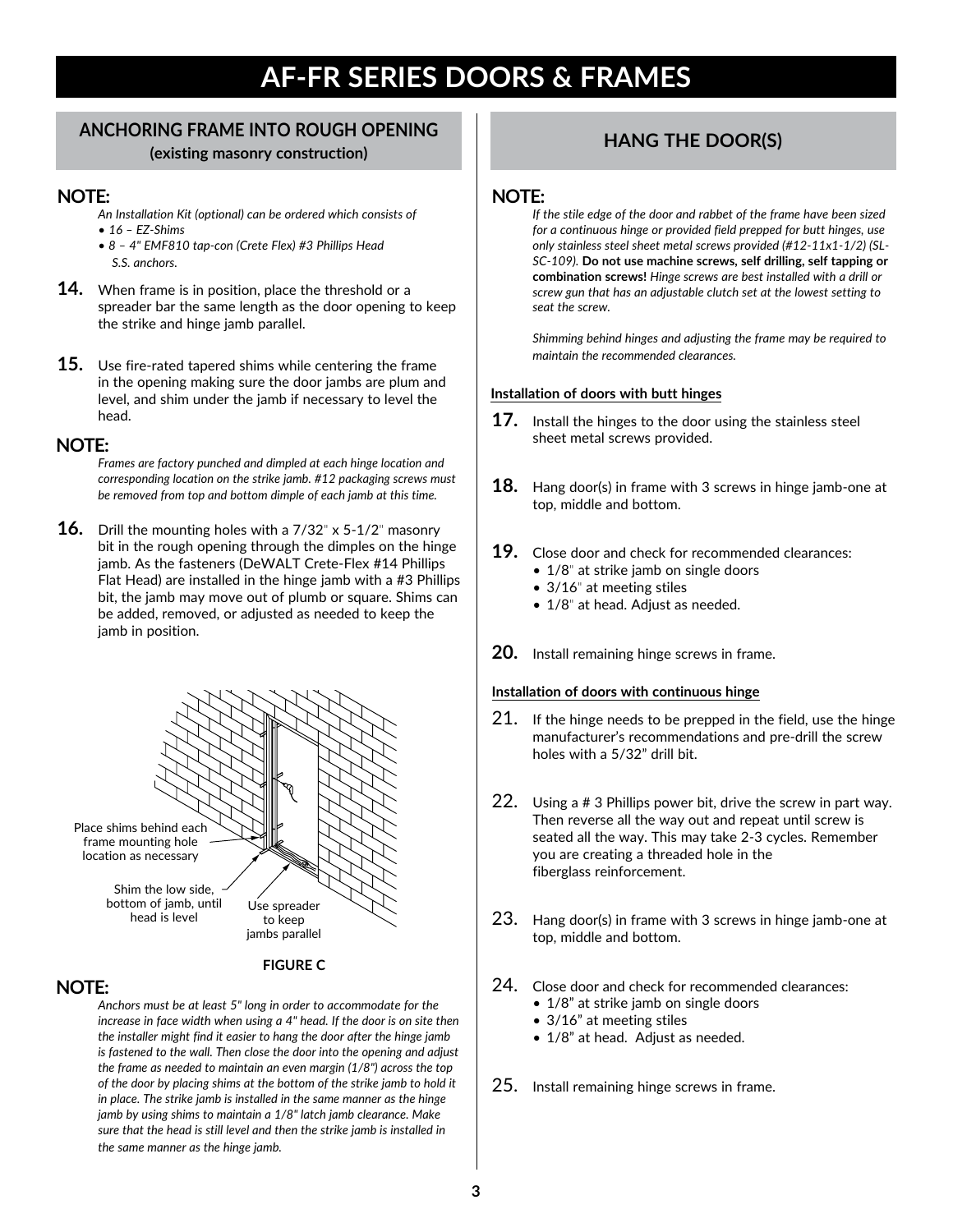- **26.** Apply intumescent caulk along the interior and exterior frame return edges.
- **27.** If a threshold is required, place in position and check for proper door clearance. Be sure to set threshold in caulk to prevent threshold from leaking. Secure threshold with proper fasteners.



# **HARDWARE INSTALLATION**

**28.** Consult manufacturer for proper and or appropriate use and installation.

## **NOTE:**

*Use only stainless steel sheet metal screws provided by Special-Lite or wood screws from the hardware manufacture. Do not use machine screws, self drilling and self tapping or combination screws! Closers and surface mounted hardware must be through-bolted.*

*Raceways must be installed horizontal and can not be installed on an angle. Raceway must be horizontally in straight line with Electric Power Transfer or Electric Hinge Wire Connection or Wire Loop Connection with the Electrified Hardware on latch side of door for proper installation.*

**29.** Field adjustment may be necessary. All hardware must be field adjusted after door is hung, for proper function. (Strikes, closers, mullions, etc.)

# **SEAL FRAME PERIMETERS CLEAN AND INSPECT DOOR & FRAMES**

- **30.** Wipe down surface with mild soap and water.
- **31.** Check door for nicks and scratches. Touch up kit for painted products provided for minor imperfections.

# **SMOKE SEAL APPLICATION**

**32.** After the door is installed into the frame, the gaskets and smoke seals supplied by Special-Lite must be installed per manufacturer's instructions. Pemko HSS2000xS88 smoke seal (or listed and labeled equivalent) must be applied to both jambs and header and Pemko S771 smoke seal (or listed and labeled equivalent) must be installed between pairs to meet the requrements of NFPA 80 standards and to meet the fire door listing rating.

The diagrams below detail the installation locations for the gasket and smoke seals on jambs, headers, mullions, and between pairs of doors. If glass is to be installed in vision lites in the field, the glazing tape provided should be used. Uneven tightening, or over tightening can cause glass breakage.



**DOOR HEAD DETAIL**